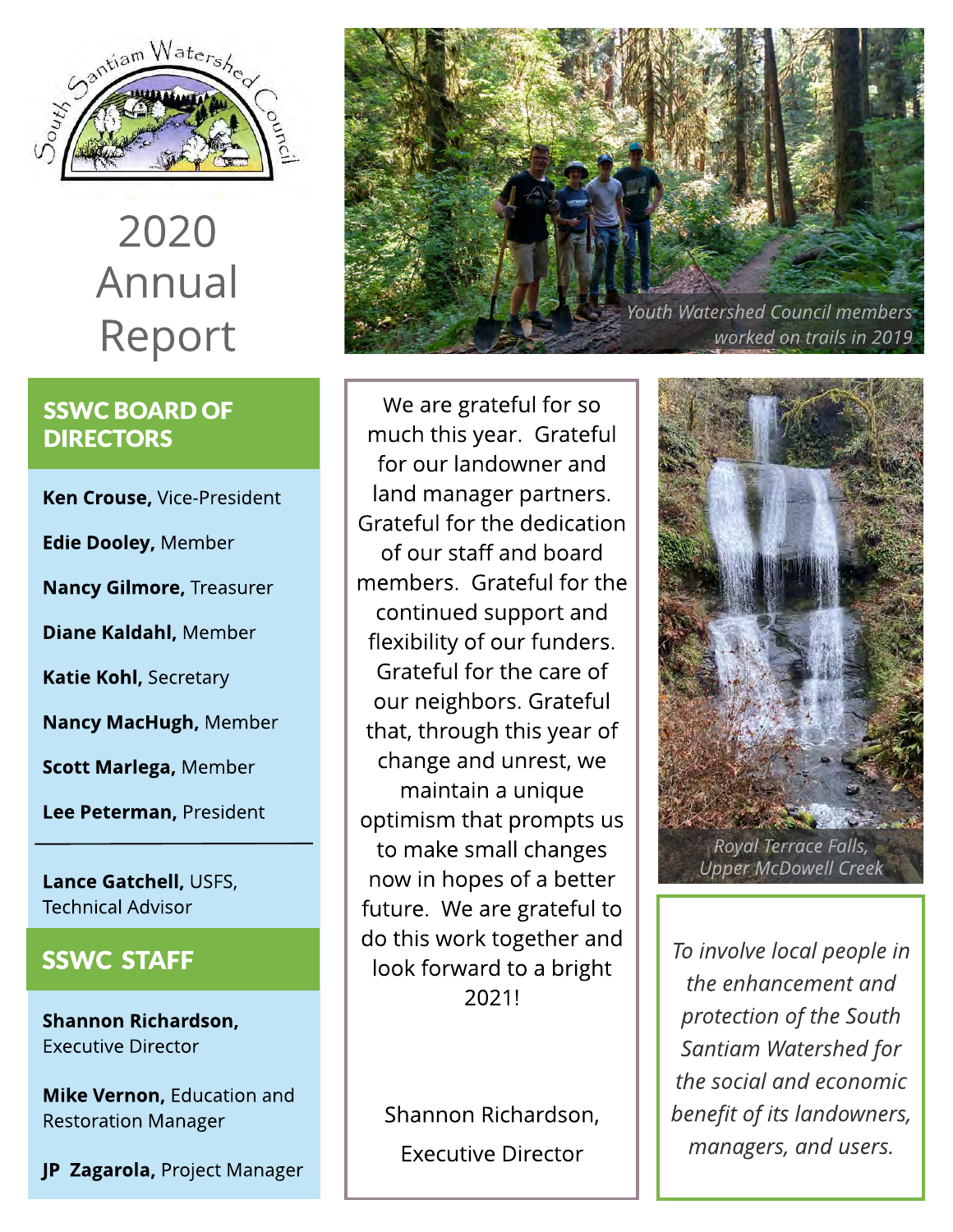## **EDUCATION**

In the summer of 2019 we engaged the Sweet Home HS Youth Watershed Council (10 members) in a number of activities, and also restarted the YWC at Lebanon HS (12 members).



In the fall of 2019, we co-hosted 8 Salmon Watch field trips with the Calapooia Watershed Council and community volunteers. A total of 400 sixth grade students from local schools visited Wiley Creek Park on the South Santiam to view migrating salmon and learn about stream ecology.

In July 2019, we worked with the Calapooia Watershed Council, the US Forest Service, and OSU Extension to help local teachers learn more about our freshwater snorkeling program.



## **OUTREACH**

Our outreach work included the four-part Plan for Your Land workshop series. During the event, 15 local landowners developed conservation plans for their properties to support natural systems and ecological processes. Partners from a variety of natural resource agencies helped landowners learn about sound practices for soil, water, riparian and upland resources and connected them with conservation programs offered in their area.

We look forward to hosting in-person events in 2021. Look for tours and Science Pub headed your way!

## **RESTORATION**

During FY 2020, we contracted with crews to restore, enhance and maintain habitat projects including:

- 132 acres of upland prairie, oak savanna, and oak woodland
- 110 acres of riparian habitat

Crews also installed 18,000 plants across 52 acres of riparian habitat.



This year, we added 9 acres to an existing project along lower Hamilton Creek at Springbank Farms. The landowners have been supportive partners of this project, contributing both funding and labor to ensure success. The 1.5 miles of riparian restoration along Hamilton Creek will greatly benefit a variety of fish and wildlife species, including migratory birds, threatened spring Chinook, winter steelhead and Pacific lamprey.